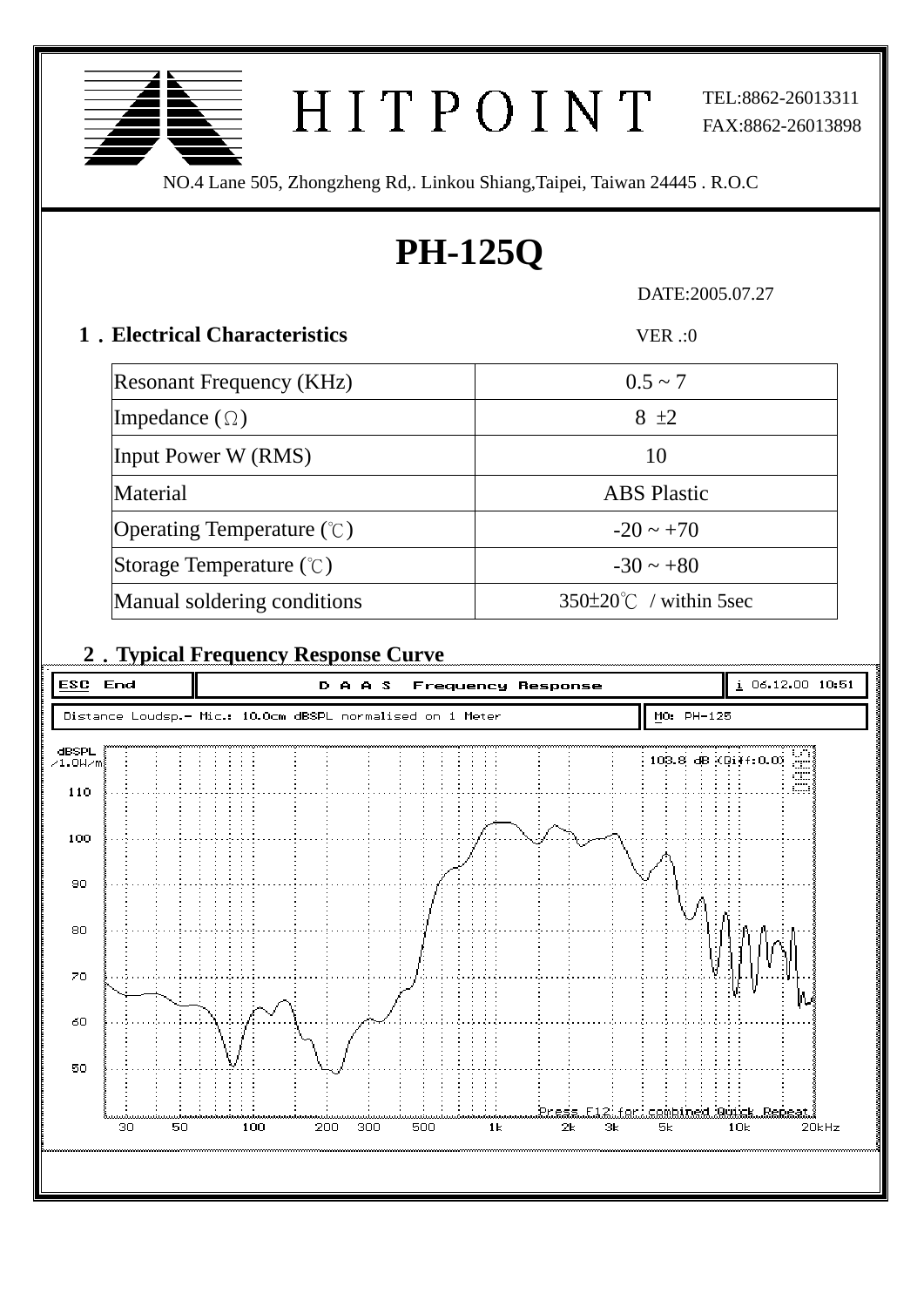

### **3**﹒**Dimensions and Material**

# **3-1 Shape**



Unit : mm

#### **3-2 Material**

Ī

| Housing       | ABS 757 UL94HB plastic resin (Color: Black) |
|---------------|---------------------------------------------|
| Leading Wire  | $20$ AWG                                    |
| Weight (Gram) | 100                                         |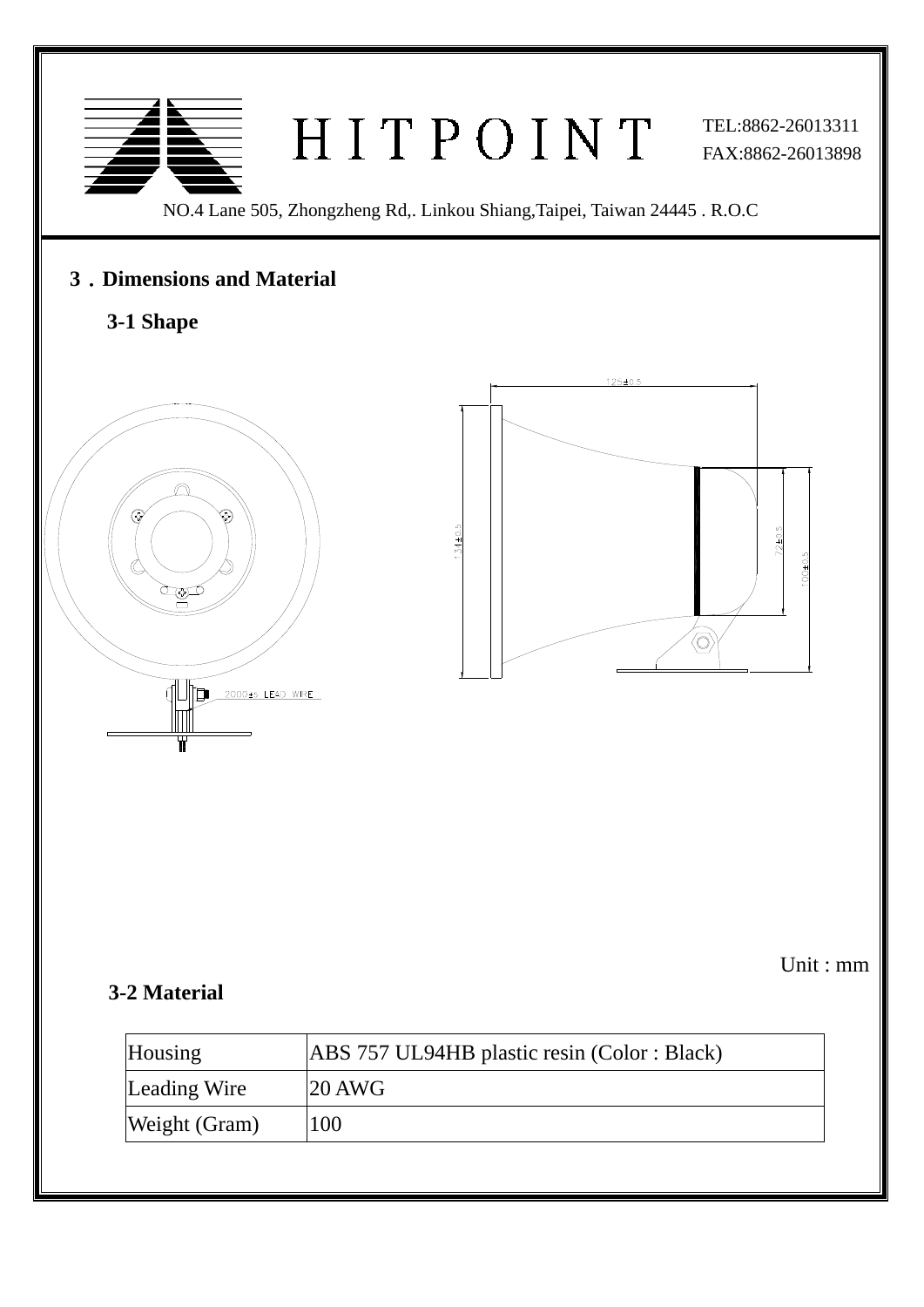

NO.4 Lane 505, Zhongzheng Rd,. Linkou Shiang,Taipei, Taiwan 24445 . R.O.C

# **4. TESTING METHOD**

Ī

#### .*Standard Measurement conditions*

*T emperature:25*±*2*℃ *Humidity:45-60%* 

#### . *coustic Characteristics A*

The oscillation frequency, current consumption and sound pressure are measured by the *measuring instruments shown below.* 



*In the measuring test, buzzer is placed as follows:*